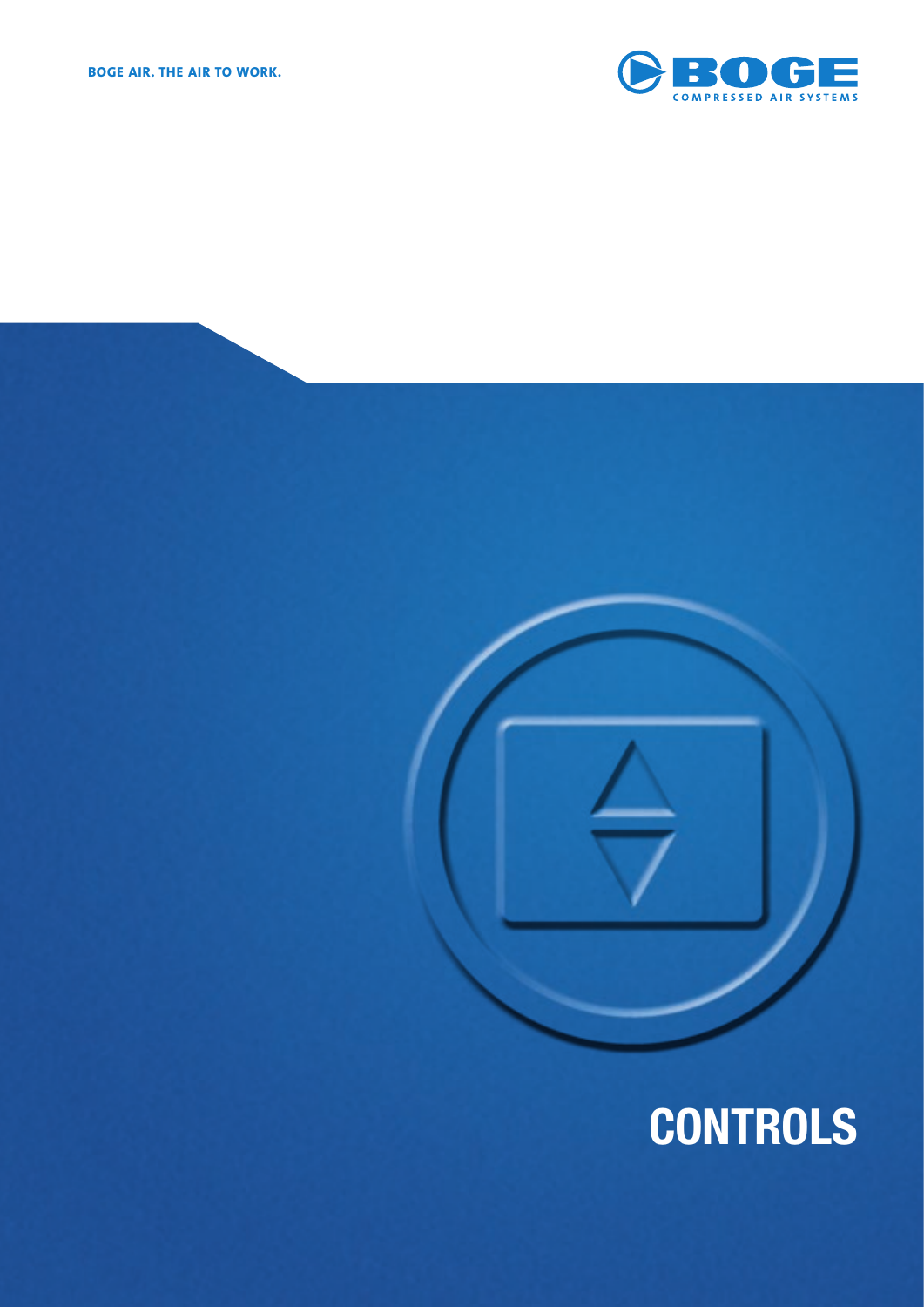Over 100.000 compressed air users expect more when it comes to their compressed air supply. **BOGE air provides them with** 

## **the air to work.**

It is estimated that energy costs account for up to 75% of the lifetime costs of compressed air generation. Implementing a controller into the compressed air system is one way to ensure the supply of compressed air remains energy efficient. BOGE compressor or master controllers have been specifically designed for optimum functioning in BOGE compressed air systems and for safe and efficient operation. In addition, BOGE controllers serve to monitor, control and optimise your compressed air system efficiently  $-$  an investment bound to pay off!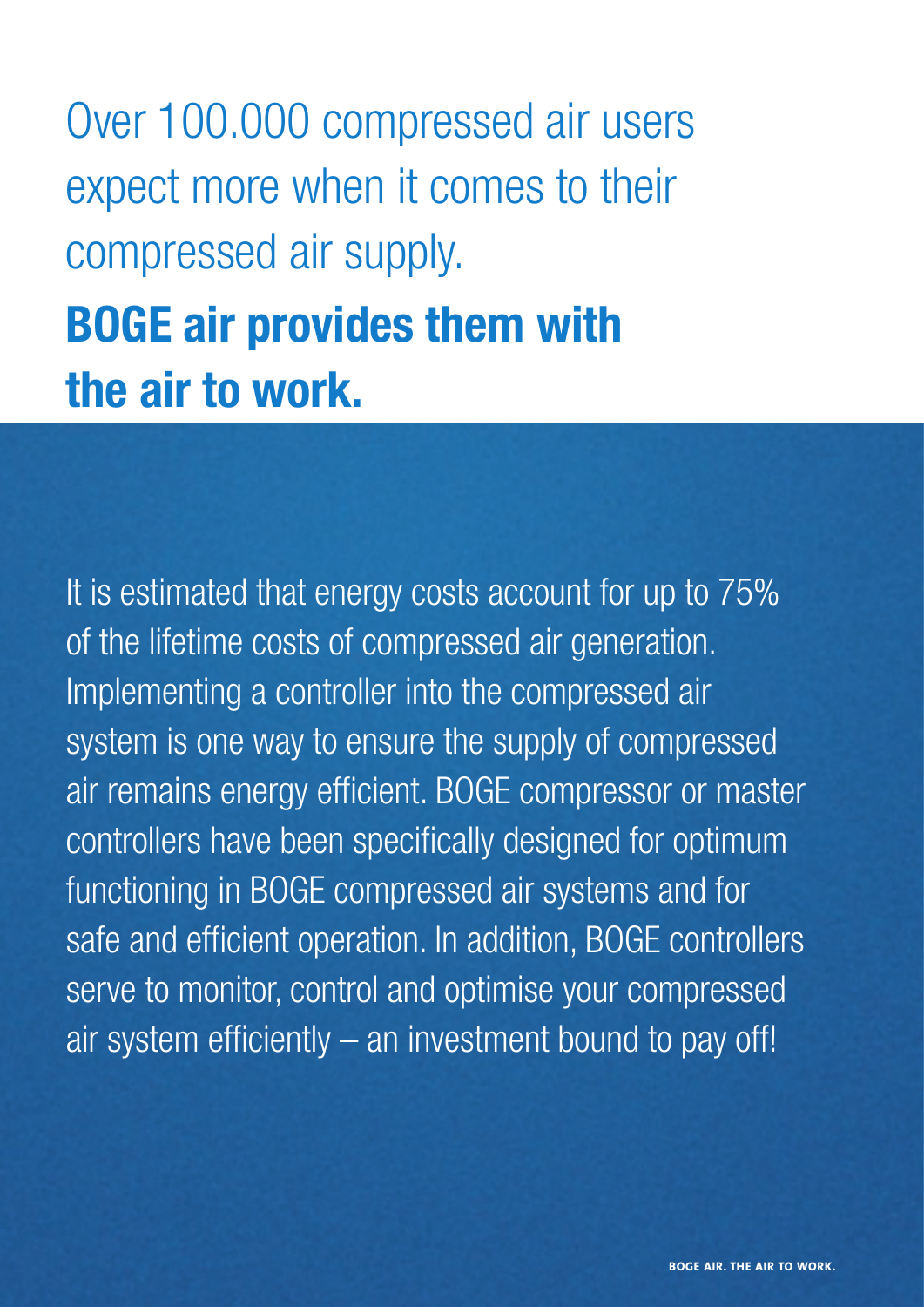## **CONTENTS**

| <b>COMPRESSOR CONTROLS BASIC, FOCUS, PRIME</b> |    |
|------------------------------------------------|----|
| <b>BASE LOAD CONTROL TRINITY</b>               |    |
| <b>MASTER CONTROL AIRTELLIGENCE</b>            |    |
| <b>MASTER CONTROL AIRTELLIGENCE PROVIS</b>     | 10 |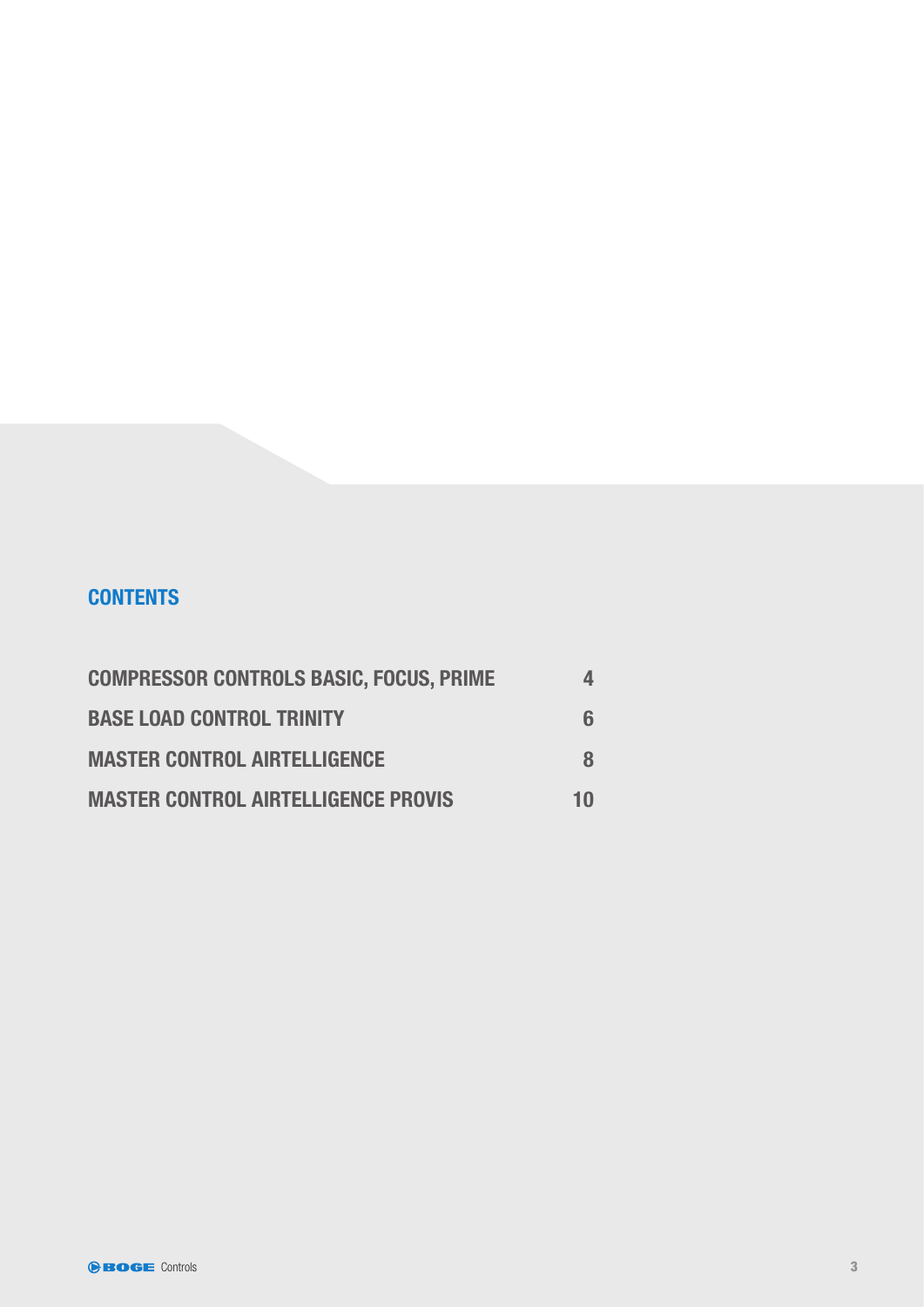## Compressor controls **BASIC, FOCUS** and **PRIME**



 $\rightarrow$ 





## **THE ORIGINAL VERSION: BASIC**

- **5 parameters in main display**
- **In situ software update possible**
- **Code programmable**
- **Automatic antifreeze operation**
- **Auto restart**
- Potential-free contacts for messages (retrofittable)

## **THE VERSATILE VERSION: FOCUS**

#### **Additional functionality:**

- **Remote On/Off facility (e.g. remote control panel)**
- **Local/remote control via key switch**
- **Compressed air processing control**
- **System pressure sensor**
- **Ring memory (last 30 messages)**
- **Potential free contacts for error / maintenance messages and operating state**
- **Base load switch control for up to 4 compressors via RS 485 interface as standard**

## **THE OPTIMAL VERSION: PRIME**

- **Large-scale back-lit LC display (320 x 240 pixels) including clear text information**
- Volume flow and pressure characteristics freely scalable
- **3 main displays for operating states /operating parameters**
- **Integrated real-time clock and switch clock function even for external components**
- **Communication via RS 485 interfaces or potential-free signalling contacts**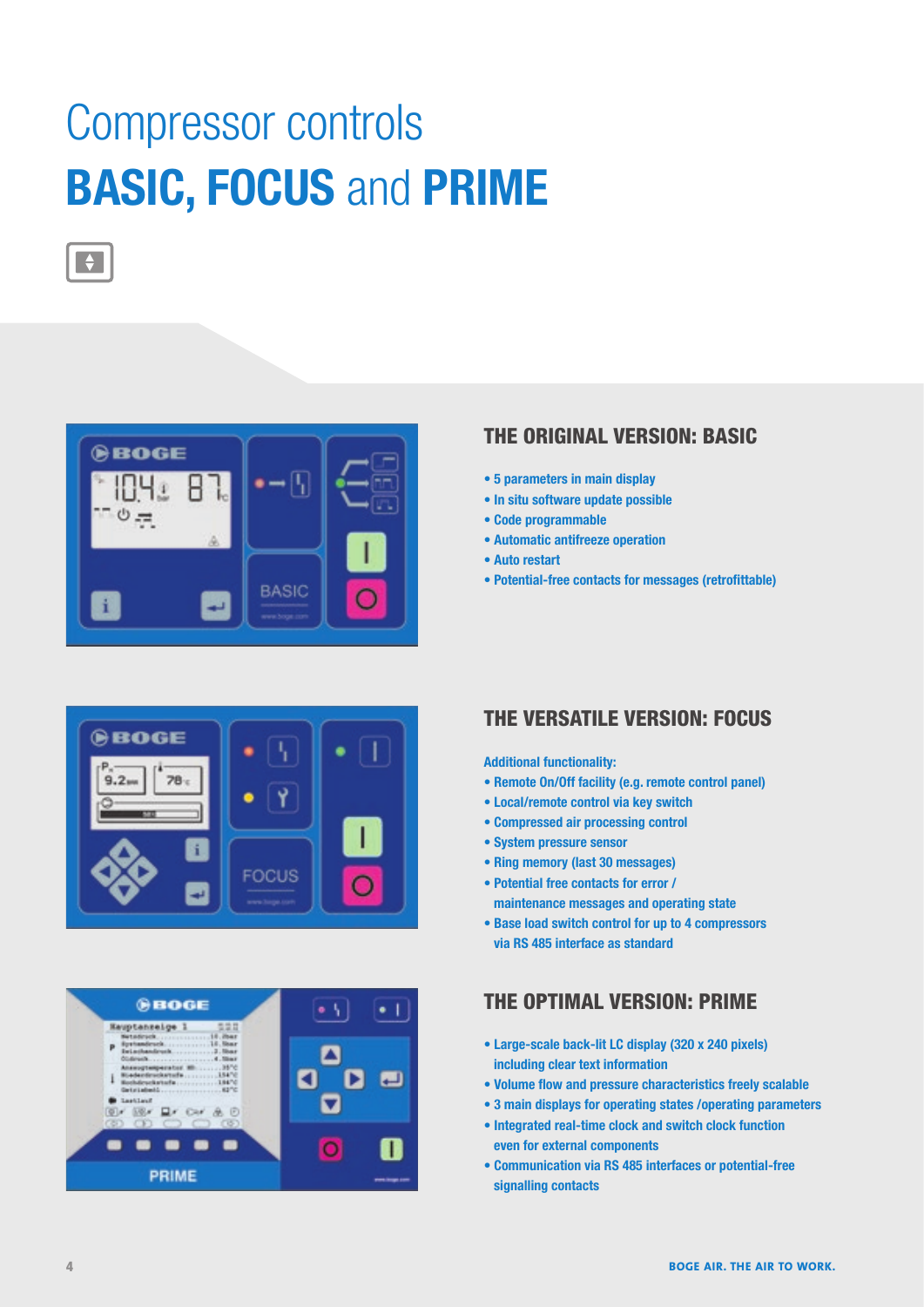**Controlling and monitoring according to demand: The BOGE control and monitoring system operates according to the customer's actual compressed air demand. Our BASIC and FOCUS controls are designed to ensure simple and reliable control for various operating parameters at two levels. Whilst,**  the PRIME control is a state-of-the-art energy efficient control intended for **use with oil free screw compressors.** 

## **THE ADVANTAGES OF BOGE COMPRESSOR CONTROLS**



#### **COMPLETE CONTROL**

A large-scale back-lit LC display with clear text information visibly shows error/maintenance messages, operating states and all operating parameters. All relevant values are available at a glance enabling you to specifically configure all essential parameters for efficient operation of your installation.

| Hauptanzeige 1                                                                      | 02, 03, 05 |
|-------------------------------------------------------------------------------------|------------|
| Netzdruck10.2bar<br>Systemdruck10.5bar<br>P<br>Ewischendruck2.5bar<br>Oldruck4.5bar |            |
| Ansaugtemperatur HD35°C<br>Niederdruckstufe154°C<br>İ<br>Hochdruckstufe194°C        |            |
| Lastlauf                                                                            |            |
| $1/0$ N                                                                             |            |

#### **COMPLETE DEPENDABILITY**

Whether your compressor is due for maintenance or if your compressed air network is malfunctioning, the control display will inform you. This helps to improve the operating safety of your compressed air supply and the service life of all essential component parts.



#### **COMPLETE EFFICIENCY**

BOGE compressor controls use a pressure sensor to control whether or not the requested pressure in your compressor station has been achieved. This enables you to preset minimum and maximum pressures and to control the operation of your compressor station according to demand. The state-of-the-art BOGE compressor controls are engineered to meet the latest control requirements and are continuously being improved and optimised – for safe and efficient operation in all operating conditions.

## **INTELLIGENT CONTROLLING PAYS OFF**

**investment costs** 

**approx. 15 %**



**maintenance and servicing costs approx. 10 %**

## **Your BOGE Advantage:**

**More than a third of possible savings from energy and maintenance costs are generated by using high quality energy efficient components.** 

**energy costs approx. 75 %**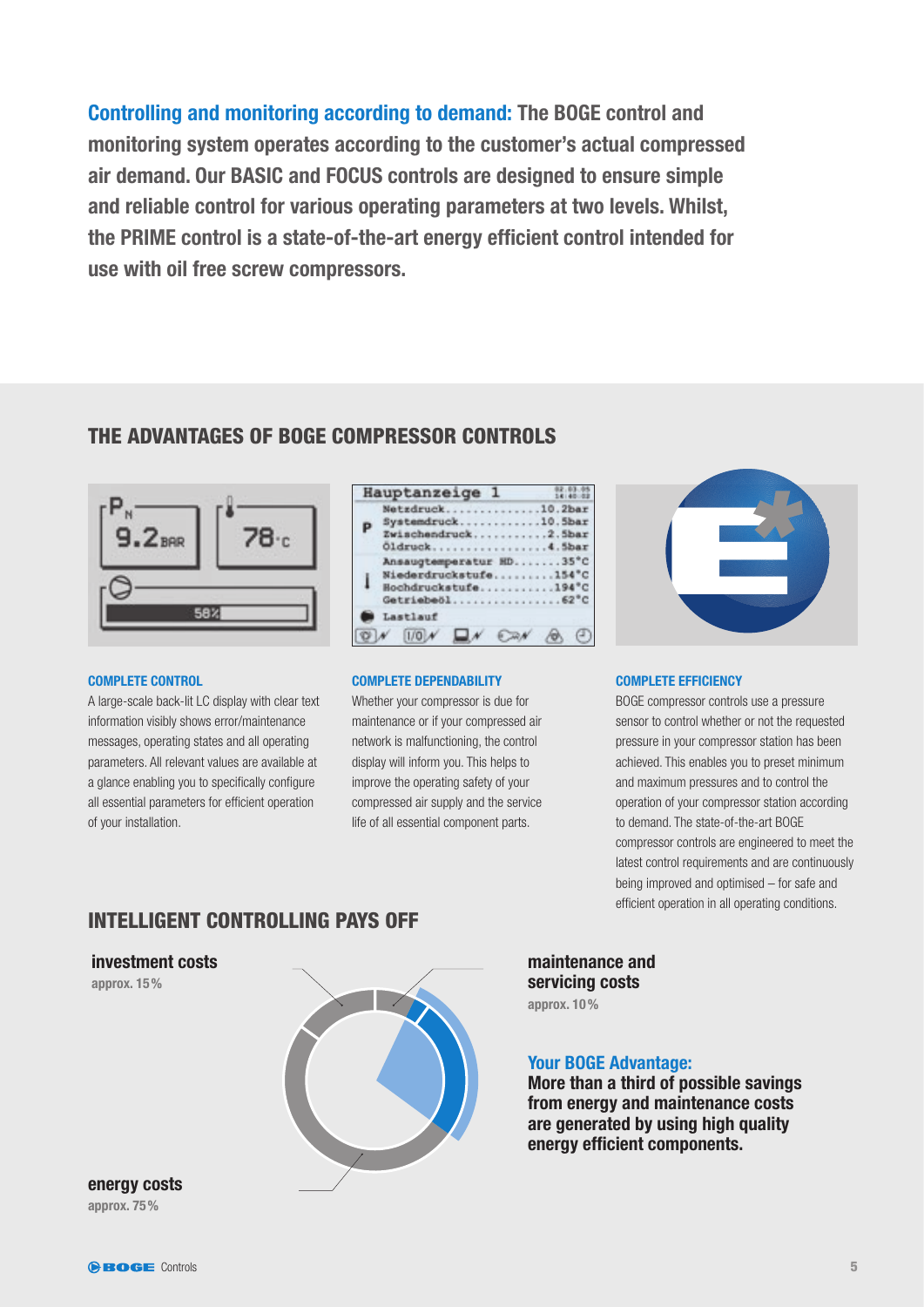## Base load switch control **tri**nity







### **BACK-LIT LC DISPLAY**

A large-scale back-lit LC display with clear text information shows operating states and operating parameters.



### **ACTUAL PRESSURE MEASURING**

The network pressure is measured by a pressure sensor. You only have to input the maximum and minimum pressure values into the **trinity** and all the intermediate pressures of the compressors are automatically calculated and adjusted.



### **EFFICIENCY**

**tri**nity ensures an even load operation of all compressors minimising service costs. You can choose between cyclic priority change and a weekly timer with 26 channels for easily selectable priorities (incl. cutoffs, e.g. at night).



### **SIMPLE RETROFITTING**

**tri**nity can be easily connected to a new compressor switch cabinet at the factory or retrofitted. Alternatively, there is a wall mounted version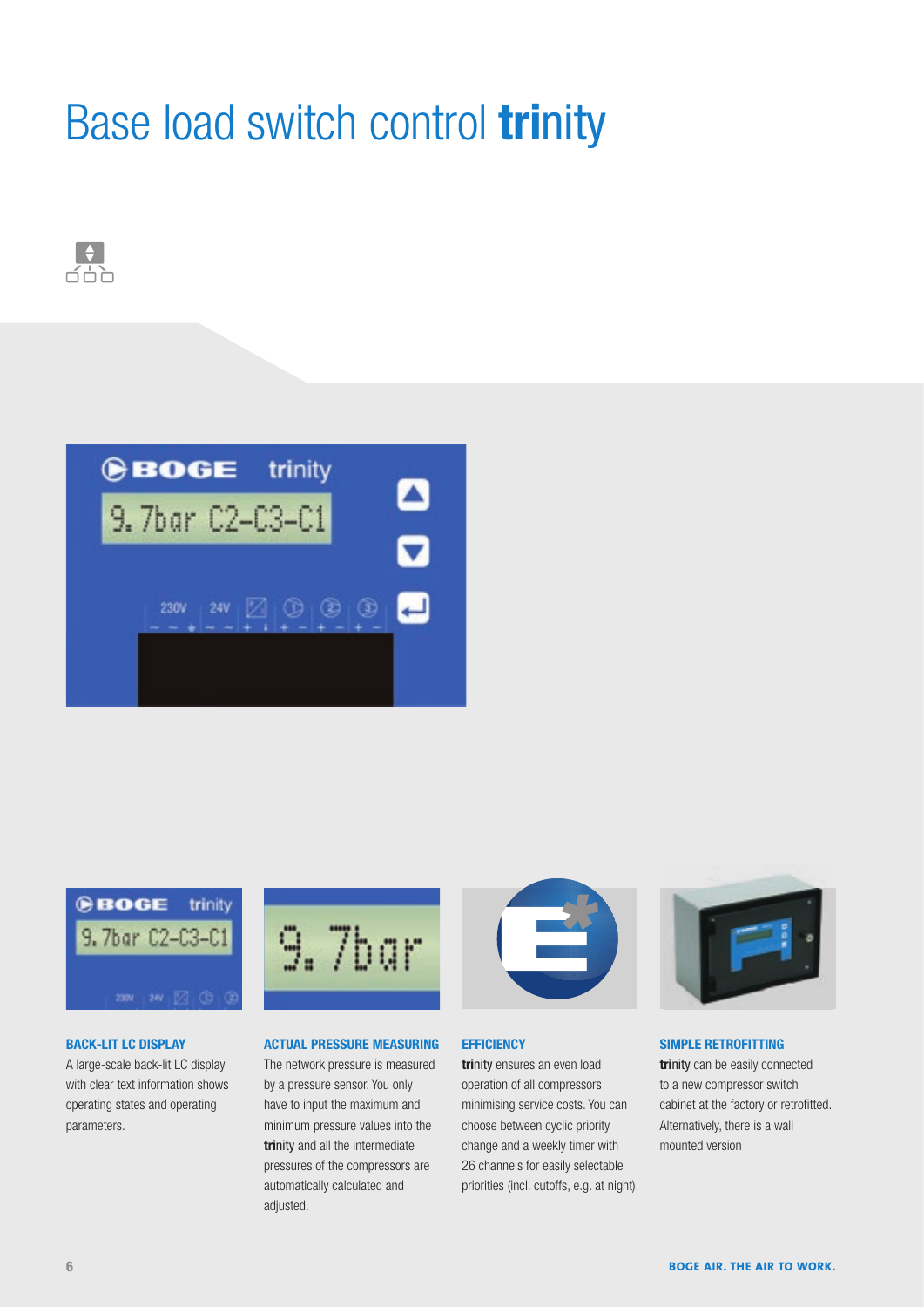**A three times better connection: the BOGE tri**nity **controls up to three compressors of equal or different size or design. The adjustable base load switching cycle enables a constant load operation of all installed compressors. This allows reduced maintenance costs and improved**  efficiency of your compressed air supply – this is how simple and **economical efficiency can be.** 



**Control up to three compressors depending on demand: that's tri**nity **made by BOGE!**

## **VISIBLE DATA**

- **Pressure display combined with display of compressors currently in load operation**
- **Pressure display combined with current compressor priorities**
- **Pressure display combined with current cycle rest time**
- **Pressure display combined with display of weekly timer**
- Display of set P<sub>min</sub> and P<sub>max</sub> switching points
- **Display of actual time**
- **Display of installed software version**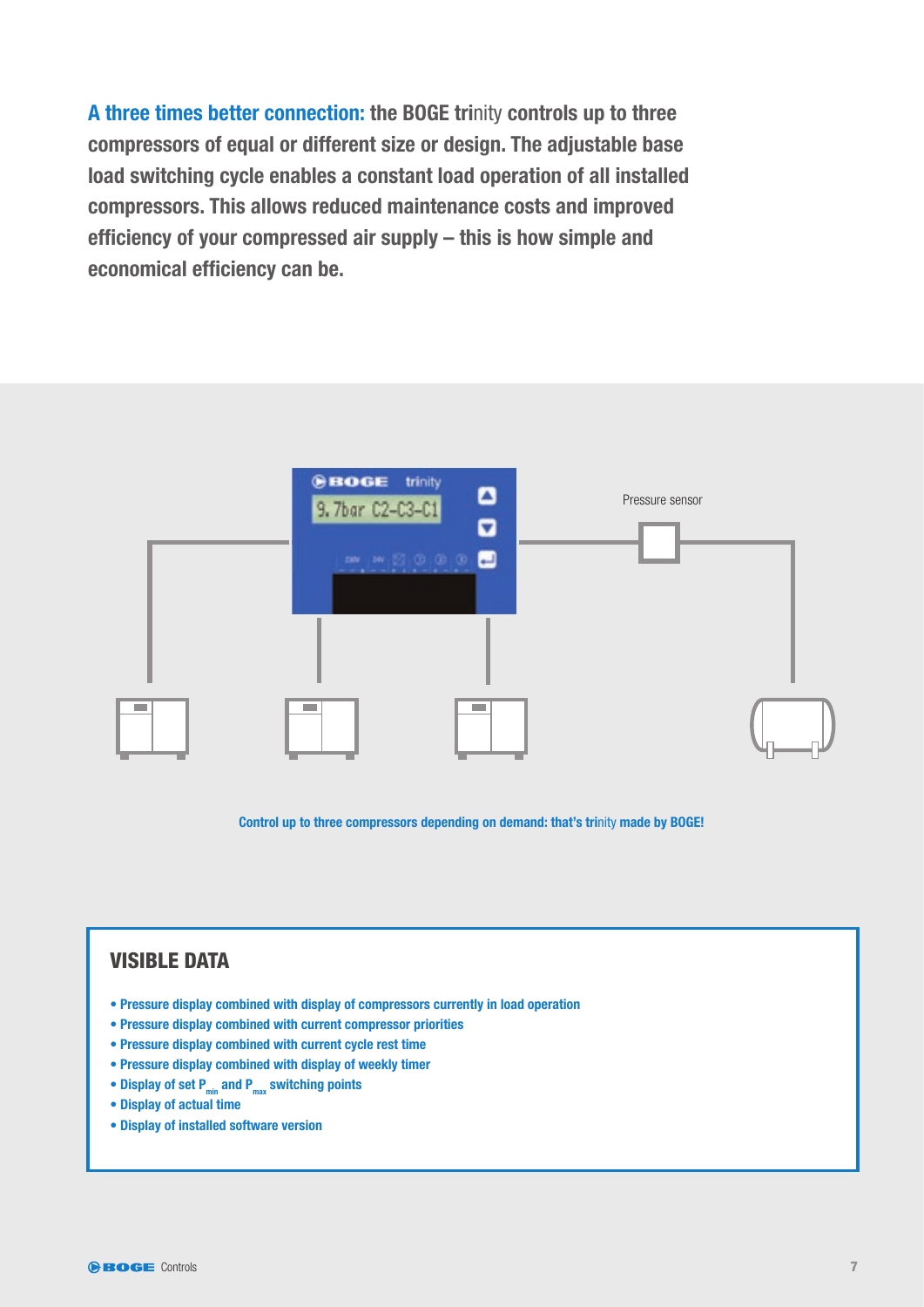## Master control **air**telligence







## **LC DISPLAY WITH TEXT INFORMATION**

**airtelligence offers a large-scale** back-lit LC display (320 x 240 pixels) that clearly shows text information with function keys for easy and intuitive operation.



### **CONSUMPTION OPTIMISATION**

**air**telligence controls the entire installation according to demand: Based on the actual consumption, the momentary demand is anticipated and the optimal compressor combination is switched on automatically ensuring load/idle run switch cycles are minimised.



### **FLEXIBLE CONFIGURATION**

Four modules for 4, 8, 12 or 16 compressors makes **air**telligence very flexible. The system also accepts compressors from all types of makes and manufacturers. Up to two frequency controlled compressors can be operated in a combined compressor system.



## **PC MONITORING**

All relevant parameters such as operating data, maintenance intervals, energy consumption and error messages are downloadable onto your PC via a web browser to keep you updated around the clock and to prevent energy costs going off course.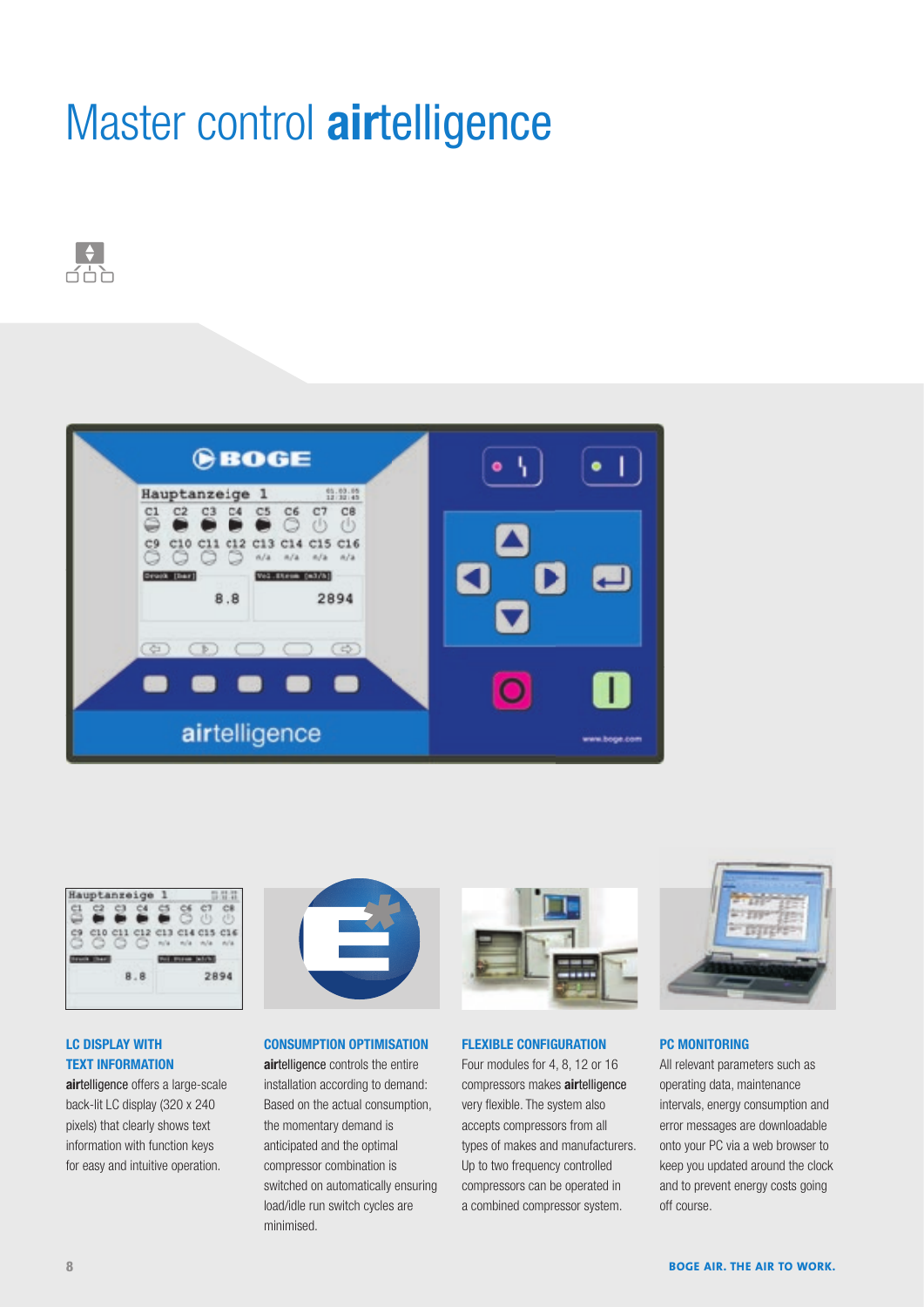**16 compressors in perfect harmony: If you intend to optimise your operating expenses and to reduce your maintenance costs, air**telligence **is the perfect**  solution. airtelligence can configure up to 16 compressors of all sizes in order to achieve the utmost efficiency whilst monitoring the entire range of functions. **In addition, air**telligence **is ideally suited for optimising existing compressor stations: the control unit is able to determine the size of the network and to help calculate potential leakages.** 



#### **Energy efficient control:**

**air**telligence **serves to monitor and to optimise up to 16 compressors of different sizes and types in a combined compressor system.** 

| Energieverbrauch 1                   | lotache<br><b>Seart</b><br>∃ |                          |                |               |               |                                   |
|--------------------------------------|------------------------------|--------------------------|----------------|---------------|---------------|-----------------------------------|
| <b>COMMISSION</b>                    |                              |                          |                |               |               |                                   |
|                                      | $\cdots$                     | $+1$                     | **             | 54            | totaps<br>=== | <b>Hauptonizeige</b>              |
| Lakshang Lordoud (bidd)              |                              |                          |                |               | <b>Hall</b>   | <b><i><u>Statutuporty</u></i></b> |
| <b><i>Lasmang Leathed Bridge</i></b> |                              | ×                        |                |               | $\sim$        |                                   |
| <b>Looking Bd</b>                    | js ty                        | m                        | $-100$         | <b>ROAD</b>   | 4163          | Aimeemmogen                       |
| <b>Extrakcingular (N)</b>            | 21.73                        | <b>Tues</b>              | <b>HOME</b>    | <b>Alla</b>   | <b>VOM</b>    | <b>Michael College and ad-</b>    |
| Listensengation                      | <b>TOM</b>                   | <b>SAFER</b>             | on the         | $-$           | <b>LEITH</b>  |                                   |
| <b>Brangle Lonked (Listing</b>       | <b>Lodge</b>                 | <b>Hard</b>              | scientists.    | <b>START</b>  | -             | <b>SHARING AVE</b>                |
| <b>Energie Learlind Bridge</b>       | <b>STATE</b>                 | man.                     | <b>COLLEGE</b> | <b>Tax</b>    | -             |                                   |
| <b>Knocker personal process</b>      | <b>HAFT</b>                  | <b>Hara</b>              | <b>AMPR</b>    | <b>SECARE</b> | <b>HORNE</b>  |                                   |
| <b>Bluegasternes Law (Bring)</b>     | 111                          | <b>Said</b>              | <b>March</b>   | ш             | <b>HARLIN</b> | 0101                              |
| <b>Energiebunken Lest (Bulk)</b>     | <b>THE</b>                   | $\overline{\phantom{a}}$ | ÷              |               | $-1$          |                                   |
| <b>Brangedoction galvest (BURS)</b>  | 1111                         | tietik                   | <b>Break</b>   | <b>HEIGH</b>  | <b>LASTER</b> |                                   |

#### **Maximum transparency:**

**air**telligence **enables you to access your operating data, maintenance and error messages at any time.**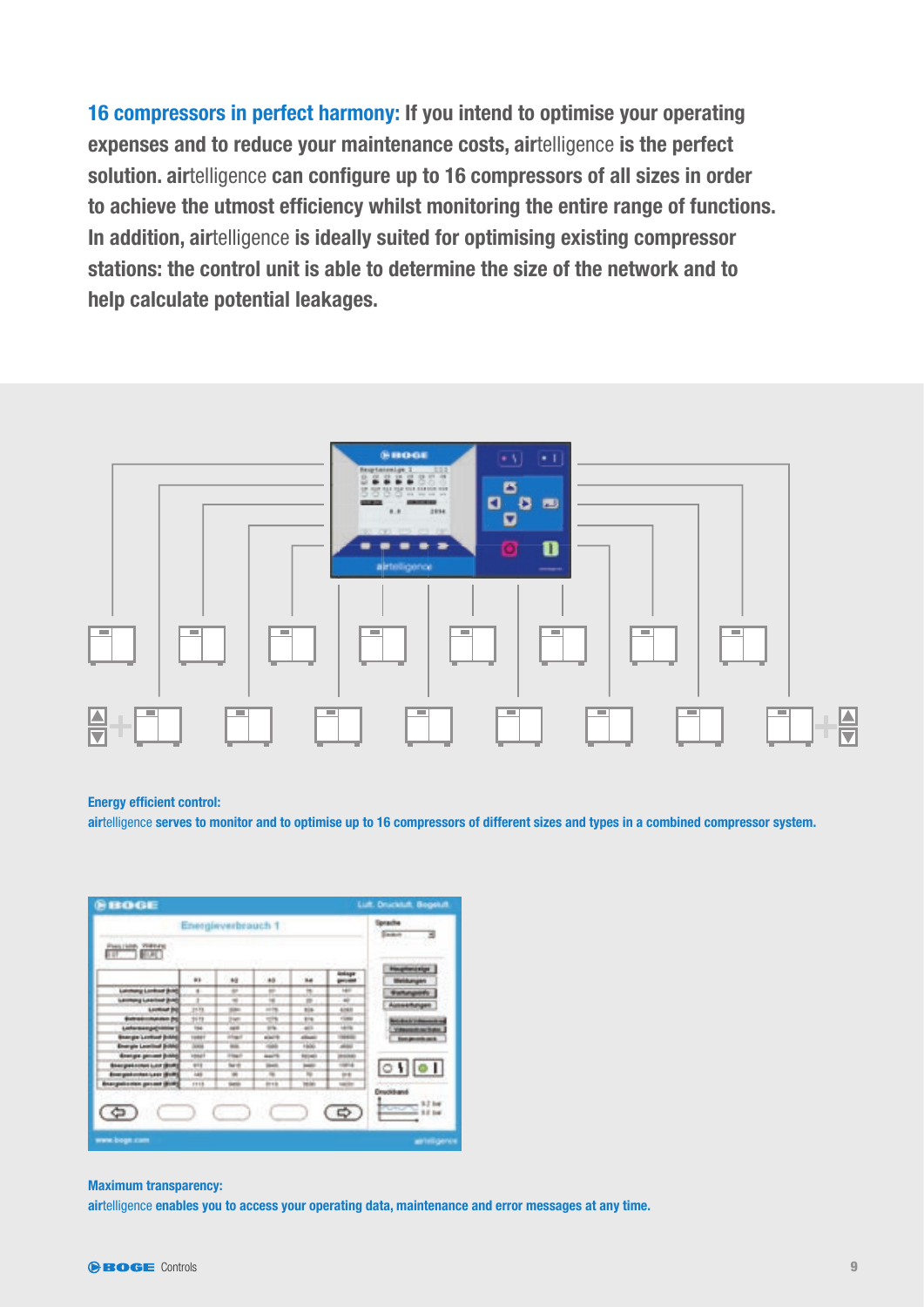## Master control **air**telligence **PROVIS**





## airtelligence PROVIS

**Uboge con** 



#### **VISUALISATION**

**air**telligence PROVIS is designed to visually display all essential efficiency specific parameters allowing a clear illustration of the operating behaviour of your compressor station providing absolute cost transparency (load operation costs, idling time costs).



### **CONSUMPTION OPTIMISATION**

**air**telligence PROVIS enables you to permanently synchronise your production side with your consumption side in order to determine the most economical compressor combination. Idle times are virtually eliminated.



## **MULTIFUNCTIONAL**

A large number of peripheral equipment (e.g. temperature sensors, flow meters, current meters, pressure dew point meters, compressor station pressure profile, dryers, etc.) can be connected to eight accessory connection modules, 16 external analogue sensors and 24 external digital inputs.



## **REMOTE CONTROL**

All users have worldwide access via a web server to all relevant data. Furthermore, the Plus web server enables remote programming and a comfortable alarm and service management, e.g. via display, SMS or email.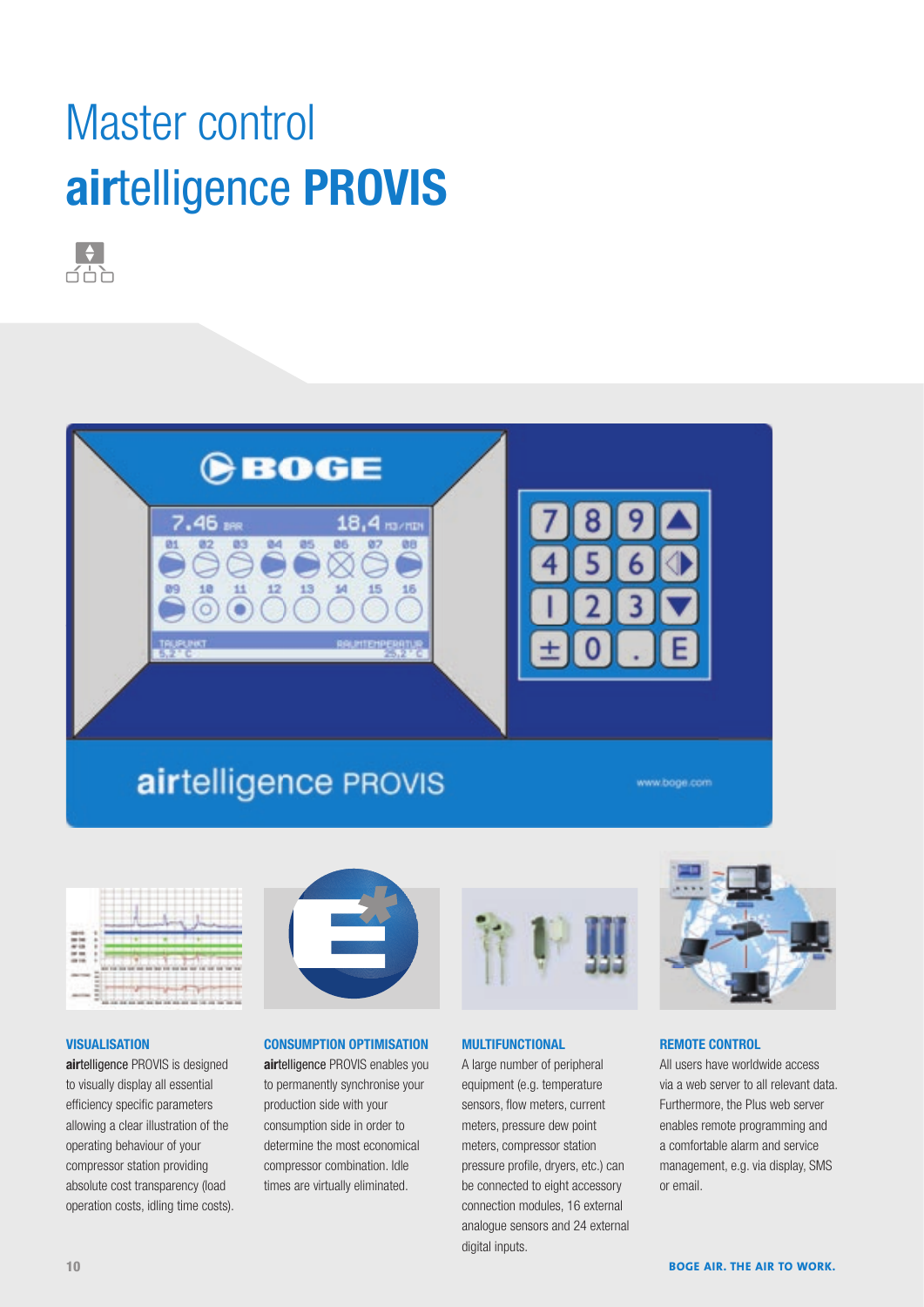## **Making efficiency not only perceptive but also visible:**

**air**telligence **PROVIS predictively optimises up to 16 compressors in a combined compressor system and also visually displays all**  crucial efficiency parameters providing a clear illustration of the **operating behaviour of your installation to keep your operating costs under control at all times. Such information can be accessed any place around the world through an interface with your web server.**



**The BUS system of air**telligence **PROVIS is engineered to combine up to 16 compressors of different sizes and makes.** 



All data is shown in high definition (1x/sec.) and **clearly displayed in diagrams for the precise assessment of the entire compressed air station.** 

|   |  |  |    | -- |                            |  | v. | <b>COLLEGE CHARLES</b> |   |   |  |  |   |                       |  |  | <b><i>RONTAG SLIM S</i></b> |   |
|---|--|--|----|----|----------------------------|--|----|------------------------|---|---|--|--|---|-----------------------|--|--|-----------------------------|---|
|   |  |  |    |    | <b>B-T-M</b><br><b>How</b> |  |    |                        |   |   |  |  |   | <b>MAY</b><br>ᅟ<br>** |  |  |                             |   |
|   |  |  |    |    |                            |  |    |                        |   |   |  |  |   |                       |  |  |                             |   |
|   |  |  |    |    |                            |  |    |                        |   |   |  |  |   |                       |  |  |                             |   |
|   |  |  |    |    |                            |  |    |                        |   |   |  |  |   |                       |  |  |                             |   |
|   |  |  |    |    |                            |  |    |                        |   |   |  |  |   |                       |  |  |                             |   |
| ٠ |  |  |    |    |                            |  | ×  |                        | ь | ٠ |  |  |   | æ                     |  |  |                             |   |
| × |  |  |    |    |                            |  | ٠  |                        | ŧ | × |  |  |   |                       |  |  |                             |   |
| ٠ |  |  | 49 |    |                            |  | ٠  |                        | × |   |  |  |   |                       |  |  |                             |   |
| ٠ |  |  |    |    |                            |  | ٠  | <b>HELL</b>            | × | ٠ |  |  | ٠ |                       |  |  | ٠                           |   |
|   |  |  |    |    |                            |  |    |                        |   |   |  |  |   |                       |  |  |                             | ٠ |

**The entire energy balance of your compressor station is immediately visible: load and idle run cycles,**  consumed kWh, generated m<sup>3</sup>, specific performance, **energy costs in €, motor starts and load changes.**